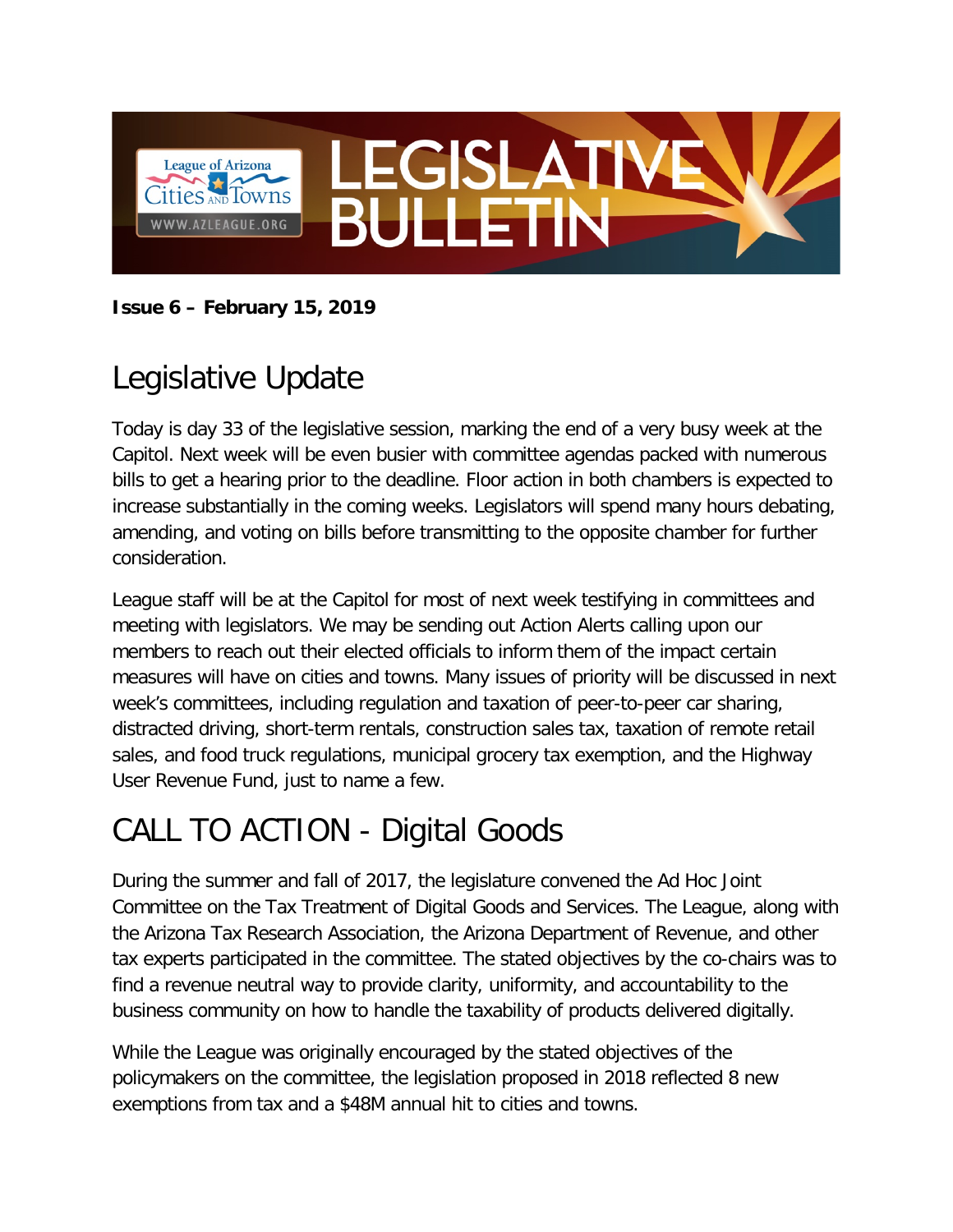The League successfully defeated both digital goods bills last session but this year it has returned in a new form. The 2019 bill, SB 1460, sponsored by Sen. Michelle Ugenti-Rita (R-Scottsdale), makes certain digital products taxable while exempting from tax products that are received over the web or through cloud computing. The League opposes SB 1460 because we believe the taxability of an item should not change based simply upon how that product is delivered to the consumer, regardless if that delivery is via the cloud.

While it is incredibly difficult to calculate the revenue loss of this bill, the League is confident there will be a loss, something Sen. Ugenti-Rita acknowledged in the committee hearing. Many cloud computing companies are currently paying taxes because the Department of Revenue recognizes these products as being in the category of rental of tangible personal property. Additionally, as more products convert from a physical form to the cloud, the potential revenue losses for cities and towns – as well as the state, counties, and Proposition 301 – will only get bigger in future years.

The bill passed out of the Senate Finance committee on a strict party line vote, 6-4. The League would request a call to action that you reach out to your senators, particularly Senator Sean Bowie (D-Phoenix), Senator Heather Carter (R-Phoenix), Senator Frank Pratt (R-Casa Grande), Senator Tyler Pace (R-Mesa), Senator Rick Gray (R-Peoria), Senator Sine Kerr (R-Buckeye), Senator David Gowan (R-Sierra Vista), Senator Paul Boyer (R-Phoenix), and Senator Sonny Borrelli (R-Lake Havasu City). SB 1460 has the potential of going through Rules, Caucus, and Committee of the Whole next week.

## Defensive Driving School

This week HB 2005 moving violations; defensive driving school, sponsored by Representative John Kavanagh (R-Fountain Hills), advanced out of the House Public Safety committee on a 5-2 vote. The bill would allow a driver cited for a moving violation to opt for defensive driving school *after* being found responsible by the court. Currently, a driver must choose between completing defensive driving school seven days before their court date (which results in a dismissal of the ticket) or going to court. This is a fair trade off and works the same as all other pre-trial diversion programs. These programs save court resources while offering the option of a lesser penalty for the accused.

The change in HB 2005 upends the current process without furthering public safety or the principles of fair justice. The biggest concern is that it will lead to more drivers choosing to go to court in the hopes of having the ticket dismissed, with the knowledge that they can still choose defensive driving school to avoid getting points on their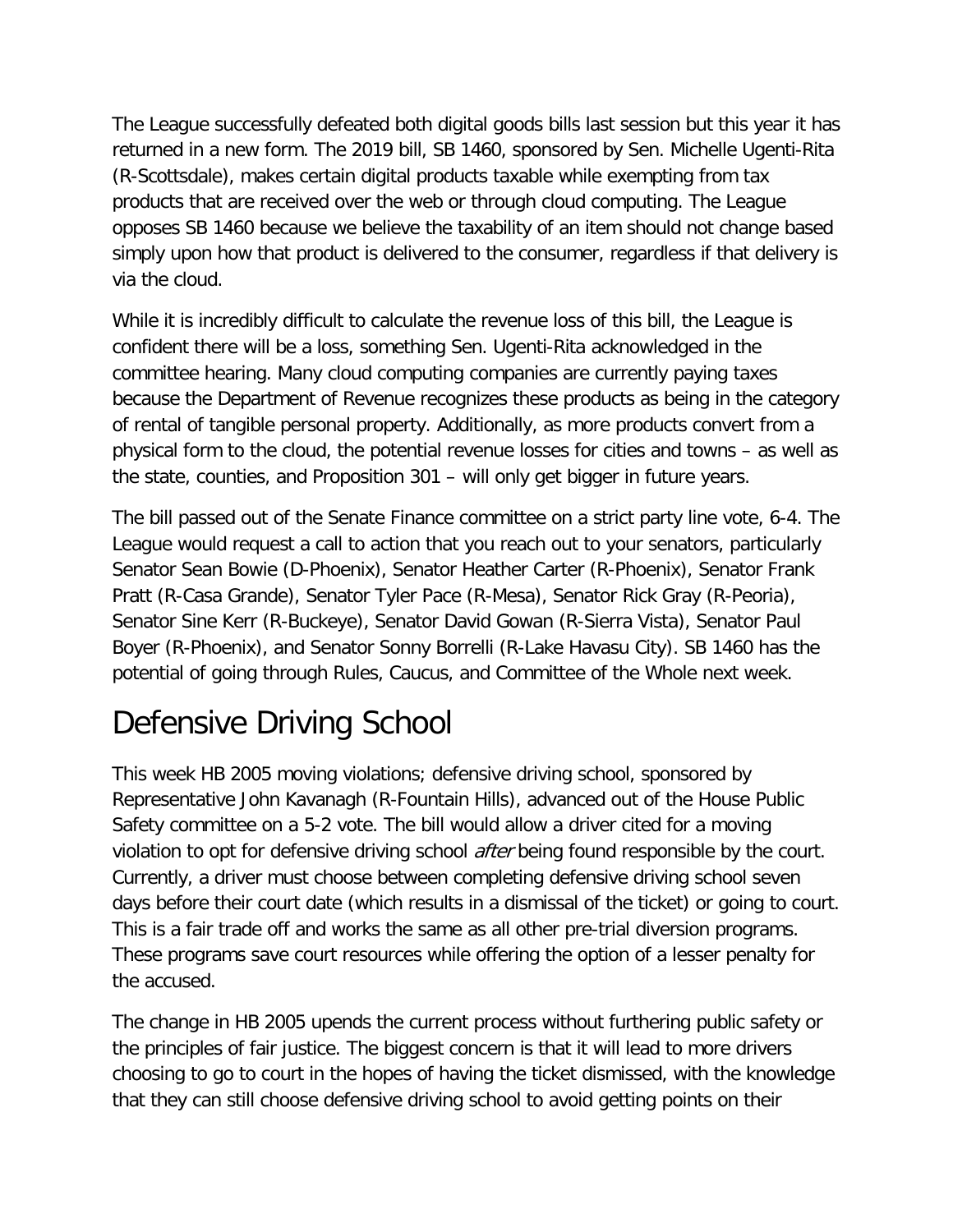license. This increase in traffic cases would add strain to both our court and police resources, as officers are required to show for court to substantiate their tickets. As you are aware, police time is a precious resource and not something for drivers to try to "game" by seeing if the officer will show up for court. The bill also adds more complexity and cost to the court data sharing system, without providing any real benefit to the public, except to those with the extra money to pay the cost of a traffic ticket and defensive driving school.

Representatives Anthony Kern (R-Glendale) and Noel Campbell (R-Prescott) expressed concerns with the bill because of its potential impact on police and the courts but voted to let the bill move out of committee. The League will continue to lobby legislators to oppose the bill but we ask that you let your delegations know that you oppose the bill.

### Municipal Judges

Virtually all cities and towns in Arizona with a municipal court appoint their municipal judge and have the authority to remove or retain the judge based on their performance. While they are evaluated at fixed intervals by the council, they are mostly overseen by the Administrative Office of the Courts (a state agency under the purview of the Arizona Supreme Court). The evaluations done by councils are based on how the judge has performed in following proper procedure and managing the courts resources. Some have argued, without evidence, that this can lead to political pressure on judges to collect more fines for the city. What these proponents fail to mention is that courts use much more in general fund revenue than they collect in fines but, like police and fire service, are an absolute necessity that must be provided regardless of the cost. Court fines are in no way tied to court funding and the penalties imposed by municipal judges are meant to punish/correct bad behavior that endangers the public, not fund the court. In fact, some communities use volunteer judges to reduce court costs without cutting service. These judges provide a vital public service for free.

HB 2043 municipal judges; terms; retention election, sponsored by Representative John Kavanagh (R-Fountain Hills), would require municipal judges to stand for a retention election every four years, instead of simply being reappointed by the council. The proponents of the bill argue that most state judges stand for retention elections and that municipal judges should also. However, state judges are covered by the Judicial Performance Review Commission, which uses considerable time and resources to provide voters with information on these judges' performance. Municipal judges are not covered by the commission, so the bill would ask voters to decide whether a judge has done well or not without any objective information.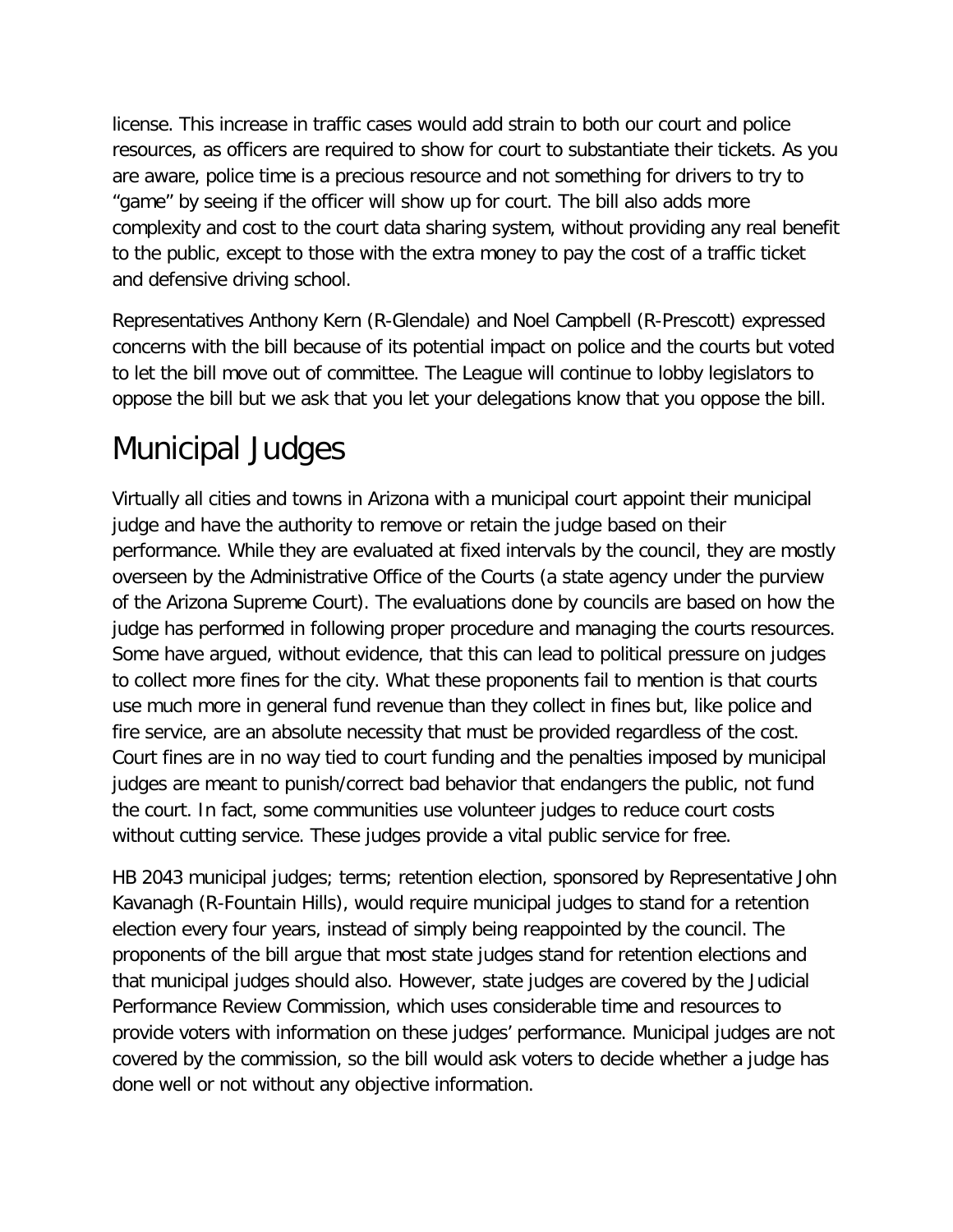In addition to forcing judges to participate in the political process (anathema to most judges) this bill would in many cases ask a person that receives no compensation to spend time and money to get reelected to provide a public service for free. Additionally, many jurisdictions have consolidated courts, where a single judge may serve as both the municipal judge and the Justice of the Peace. These judges would have to stand for two elections to continue serving in their current roles.

Finally, the length of the ballot has often been raised as an issue by voters. With some communities having up to eight magistrates the bill could significantly increase the length of the ballot, adding costs for local elections. In fact, in places like Maricopa County it could extend the ballot onto a second page. This bill would make the ballot longer, for an office that most cities have chosen not to make political, based on no information on which the voter can decide. The League requests those communities with municipal courts that would be negatively affected by this bill to contact their legislators and urge opposition to HB 2043.

# Photo Radar

HB 2587, sponsored by Representative John Kavanagh (R-Fountain Hills), would have required cities and towns with photo radar enforcement to conduct speed studies every two years under very restrictive, and unrealistic, circumstances. Fortunately, the Town of Paradise Valley, the City of Mesa and the League provided convincing testimony that led to the committee voting the bill down 6 to 1. If they represent your district, please thank Representatives Richard Andrade (D-Glendale), Leo Biasiucci (R-Lake Havasu City), Noel Campbell (R-Prescott), Rosanna Gabaldon (D-Sahuarita), Arlando Teller (D-Chinle) and Bob Thorpe (R-Flagstaff) for voting no.

## State Liquor Board

Cities and towns regularly make recommendations to the State Liquor Board about whether a liquor license applicant, or the location where they plan to operate, would serve the best interests of the community. The State Liquor Board, composed of seven members (two of which have a financial interest in the liquor industry), regularly ignores such recommendations, even when they raise serious concerns. Cities and towns are not generally opposed to liquor licensees, as their businesses (bars, restaurants, clubs) can generate revenue, boost tourism and add to the quality of life of our residents. However, some liquor establishments also come with the potential for trouble. Strip clubs have had problems with violence, prostitution, and drugs.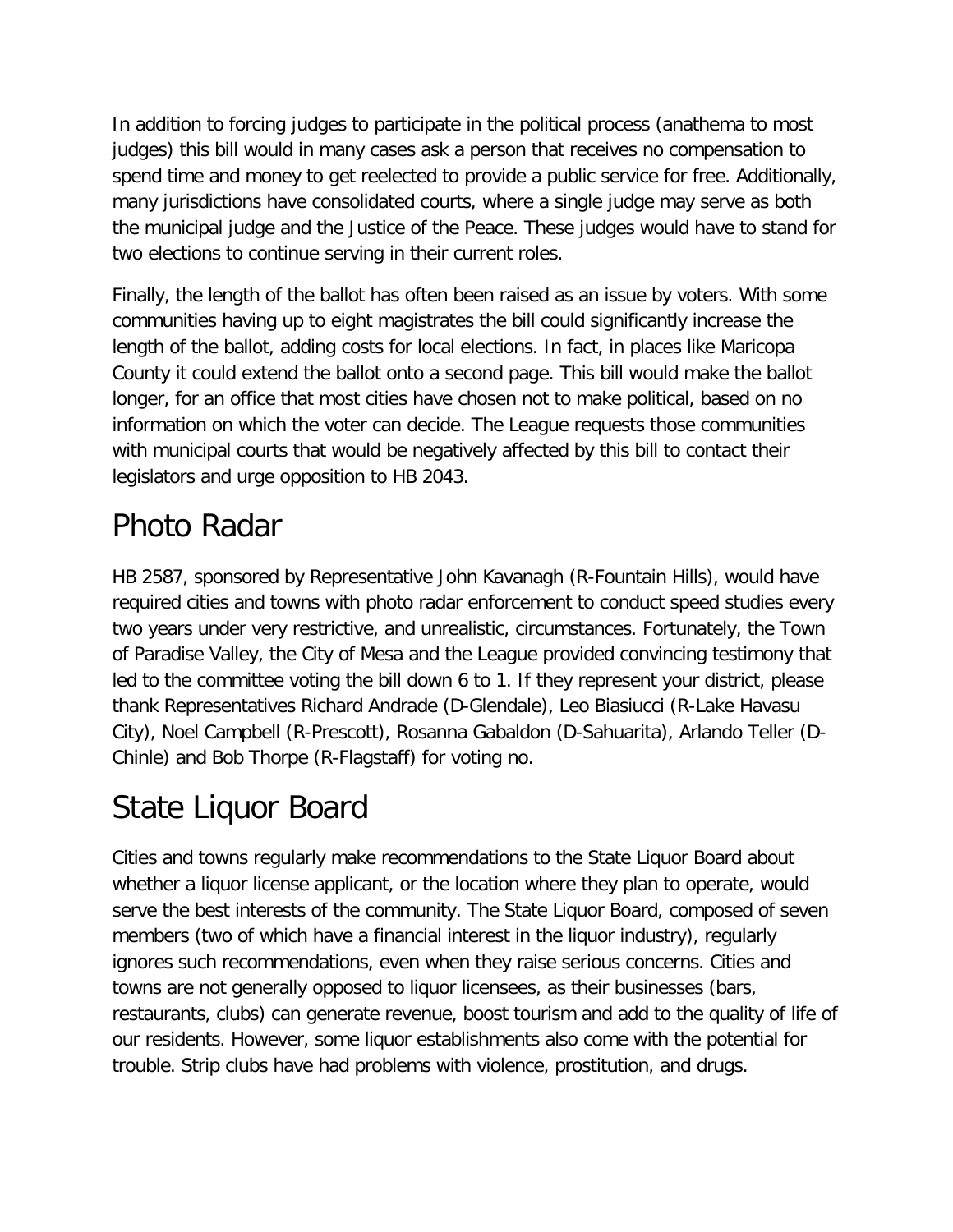To ensure that licensees are acting responsibly, it is important that the State Liquor Board fully vets all applications and reflects the full range of interests and perspectives of the community. Currently the board has two industry representatives but only one person representing neighborhoods. After discussing the issue in the League's Public Safety, Military Affairs and the Courts policy committee, a resolution was forwarded and approved by the full Resolutions Committee at the Annual Conference to add more representation on the board for cities and towns. As a result, Representative Anthony Kern (R-Glendale) has sponsored HB 2473. The bill passed out of the House Commerce committee this week on a unanimous vote with no one signing in or speaking in opposition. It will now move to the Rules committee on its way to a floor vote. The League supports this bill and thanks Rep. Kern for his sponsorship.

#### Improper Use of Public Resources

This week the House Government and Elections committees heard HB2026 public resources; influencing elections; penalties, sponsored by Rep. John Kavanagh (R-Fountain Hills). Among other provisions, it would establish a right to action for any resident to initiate a lawsuit in superior court against a city or town believed to be in violation of state law prohibiting use of public resources to influence an election.

The League testified in opposition to this legislation since there are already existing processes for the public to file complaints if they believe public resources were improperly used. The county attorney and the attorney general have the resources to investigate these claims to see if there is enough evidence the law has been violated before filing an action in court. HB2026 allows for this process to be circumvented, which may lead to lawsuits being filed without cause.

Please reach out to your legislators and request they oppose this unnecessary legislation.

#### Economic Development

SB 1147, sponsored by Senator Vince Leach (R-Tucson), requires the governing body of a city or town to appoint an independent appraiser to determine the valuation of any land or building sold for economic development activities if the land or building is valued at more than \$50,000. The bill also requires that the governing body make the valuation report available to the public for 4 weeks before completing the agreement for sale or lease and requires the governing body to provide all details of the impending transaction to the public in advance of the economic development agreement. Finally, the bill indicates that economic development is something strictly of statewide concern.